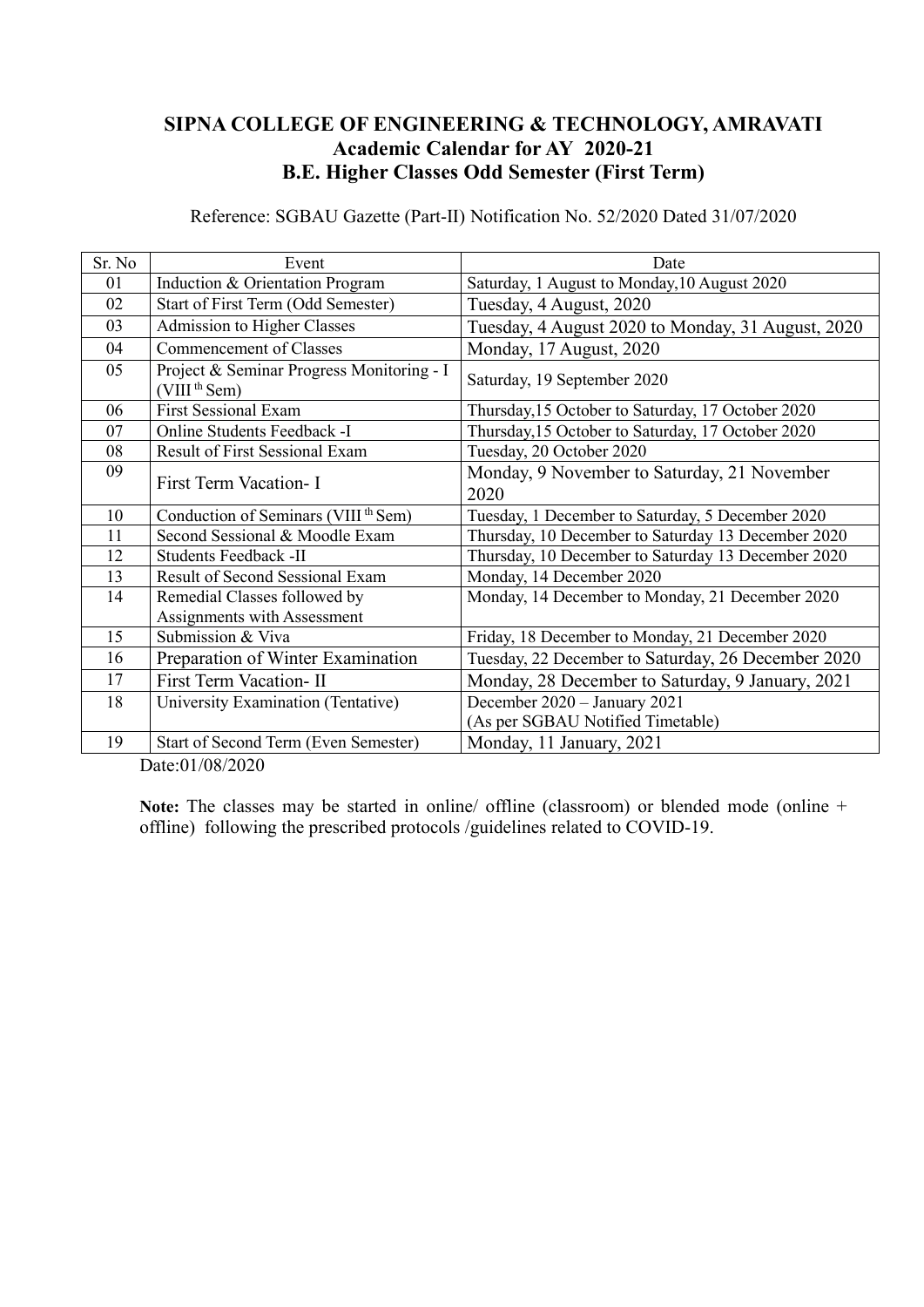### **SIPNA COLLEGE OF ENGINEERING & TECHNOLOGY, AMRAVATI Session 2020-21 (Even Semester Higher Classes) ACADEMIC CALENDAR**

#### **Date:01/01/2021**

Reference: SGBAU Gazette (Part-II) Notification No. 114/2020 Dated 24/12/2020.

| Sr. No.      | Event                                                                | Date                                                                     |
|--------------|----------------------------------------------------------------------|--------------------------------------------------------------------------|
|              | <b>Commencement of Second Session Classes</b>                        | Monday, 11 January, 2021                                                 |
| $\mathbf{2}$ | Project Progress Monitoring - II (VIII <sup>th</sup> Sem.)           | Saturday, 27th February 2021                                             |
| 3            | <b>First Syllabus Review</b>                                         | Monday, 1st March 2021                                                   |
| 4            | <b>First Sessional Exam</b>                                          | Wednesday, 15 <sup>th</sup> April to Monday, 20 <sup>th</sup> April 2021 |
| 5            | Online Students Feedback -I                                          | Wednesday, 15 <sup>th</sup> April to Monday, 20 <sup>th</sup> April 2021 |
| 6            | <b>Project Progress Monitoring</b><br>Final (VIII <sup>th</sup> Sem) | Saturday, 17th April 2021                                                |
|              | <b>Result of First Sessional Exam</b>                                | Wednesday 22 <sup>nd</sup> April 2021                                    |
| 8            | Second Syllabus Review                                               | Friday, 28th May 2021                                                    |
| 9            | Second Sessional & Moodle Exam                                       | Monday, 7 <sup>th</sup> June to Saturday, 12 <sup>th</sup> June 2021     |
| 10           | Online Students Feedback -II                                         | Monday, 7 <sup>th</sup> June to Saturday, 12 <sup>th</sup> June 2021     |
| 11           | Result of Second Sessional Exam                                      | Monday, 14 <sup>th</sup> June 2021                                       |
| 12           | Submission & Viva                                                    | Monday14 <sup>th</sup> June to Wednesday, 16 <sup>th</sup> June 2021     |
| 13           | Remedial Classes followed by Assignments                             | Monday14 <sup>th</sup> June to Saturday, 19 <sup>th</sup> June 2021      |
|              | with Assessment                                                      |                                                                          |
| 14           | <b>University Examination (Tentative)</b>                            | June- July 2021                                                          |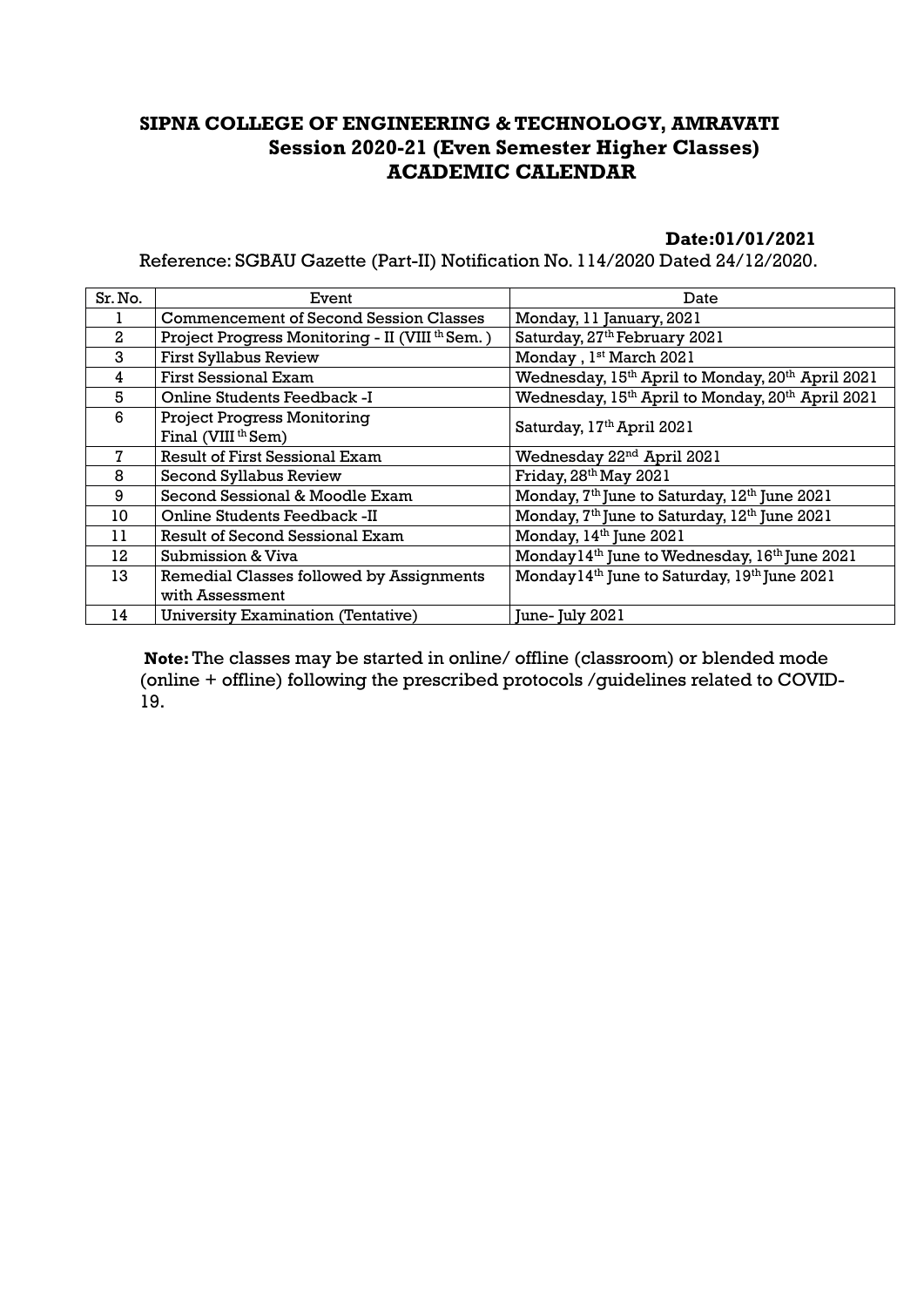### **SIPNA COLLEGE OF ENGINEERING & TECHNOLOGY, AMRAVATI Academic Calendar for AY 2020-21 First Year Engineering Odd Semester (First Term)**

Reference: SGBAU Gazette (Part-II) Notification No. 114/2020 Dated 24/12/2020

Date:14/01/2021

| Sr. No | Event                                 | Date                                          |
|--------|---------------------------------------|-----------------------------------------------|
| 01     | Induction & Orientation Program       | Monday, 1 February to Sunday, 7 February 2021 |
| 02     | Commencement of Classes               | Monday, 8 February 2021                       |
| 03     | <b>First Sessional Exam</b>           | Thusday, 1 April to Friday 2 April 2021       |
| 04     | <b>Online Students Feedback -I</b>    | Wednesday, 7 April to Saturday 10 April 2021  |
| 05     | <b>Result of First Sessional Exam</b> | Monday, 5 April 2021                          |
| 06     | Second Sessional & Moodle Exam        | Sunday, 16 May to Wednesday 19 May 2021       |
| 07     | Online Students Feedback -II          | Sunday, 16 May to Wednesday 19 May 2021       |
| 08     |                                       |                                               |
| 09     | Remedial Classes followed by          | Monday, 17 May to Wednesday 19 May 2021       |
|        | Assignments with Assessment           |                                               |
|        | Submission & Viva                     | Monday, 17 May to Wednesday 19 May 2021       |
| 10     | Result of Second Sessional Exam       | Wednesday 19 May 2021                         |
| 12     | University Examination (Tentative)    | Thusday, 20 May 2021 onward                   |
|        |                                       | (As per SGBAU Notified Timetable)             |
| 13     | Start of Second Term (Even Semester)  | Thusday, 10 June 2021                         |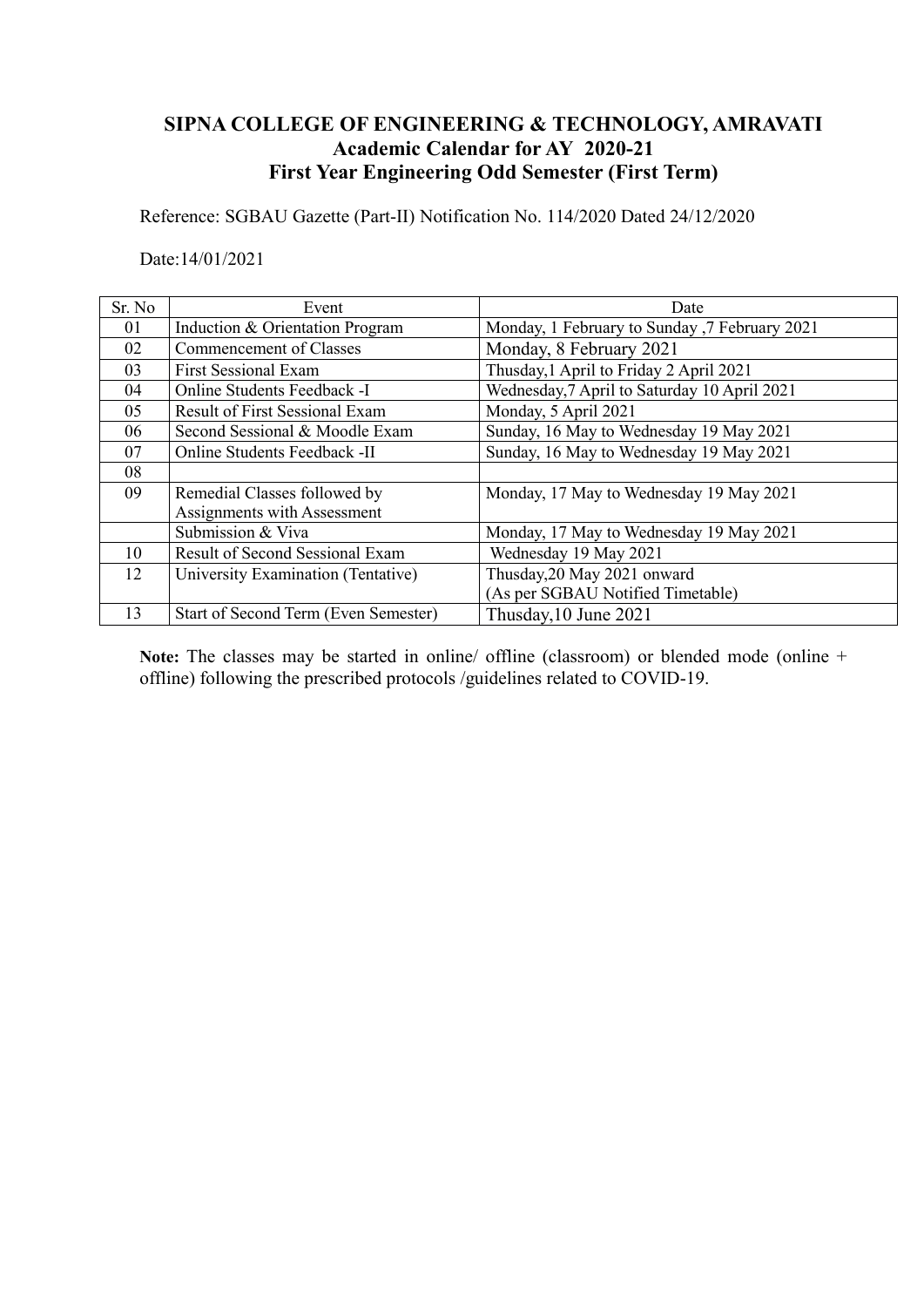### **SIPNA COLLEGE OF ENGINEERING & TECHNOLOGY, AMRAVATI Academic Calendar for AY 2020-21 First Year Engineering Even Semester (Second Term)**

Date: 01/06/2021

| Sr. No | Event                                 | Date                                         |
|--------|---------------------------------------|----------------------------------------------|
| 01     | Induction & Orientation Program       | Thursday, 10 June to Friday , 11 June 2021   |
| 02     | Commencement of Classes               | Saturday, 12 June 2021                       |
| 03     | <b>First Sessional Exam</b>           | Saturday, 24 July to Sunday, 25 July 2021    |
| 04     | Online Students Feedback -I           | Saturday, 24 July to Sunday, 25 July 2021    |
| 05     | <b>Result of First Sessional Exam</b> | Wednesday, 28 July 2021                      |
| 06     | Remedial Classes followed by          | Monday, 16 August to Saturday 21 August 2021 |
|        | Assignments with Assessment           |                                              |
| 07     | Second Sessional Exam                 | Friday, 20 August to Saturday 21 August 2021 |
| 08     | Online Students Feedback -II          | Friday, 20 August to Saturday 21 August 2021 |
| 09     | Submission & Viva                     | Friday, 20 August to Saturday 21 August 2021 |
| 10     | Result of Second Sessional Exam       | Sunday, 22 August 2021                       |
| 11     | University Examination (Tentative)    | Monday, 23 August 2021 onward                |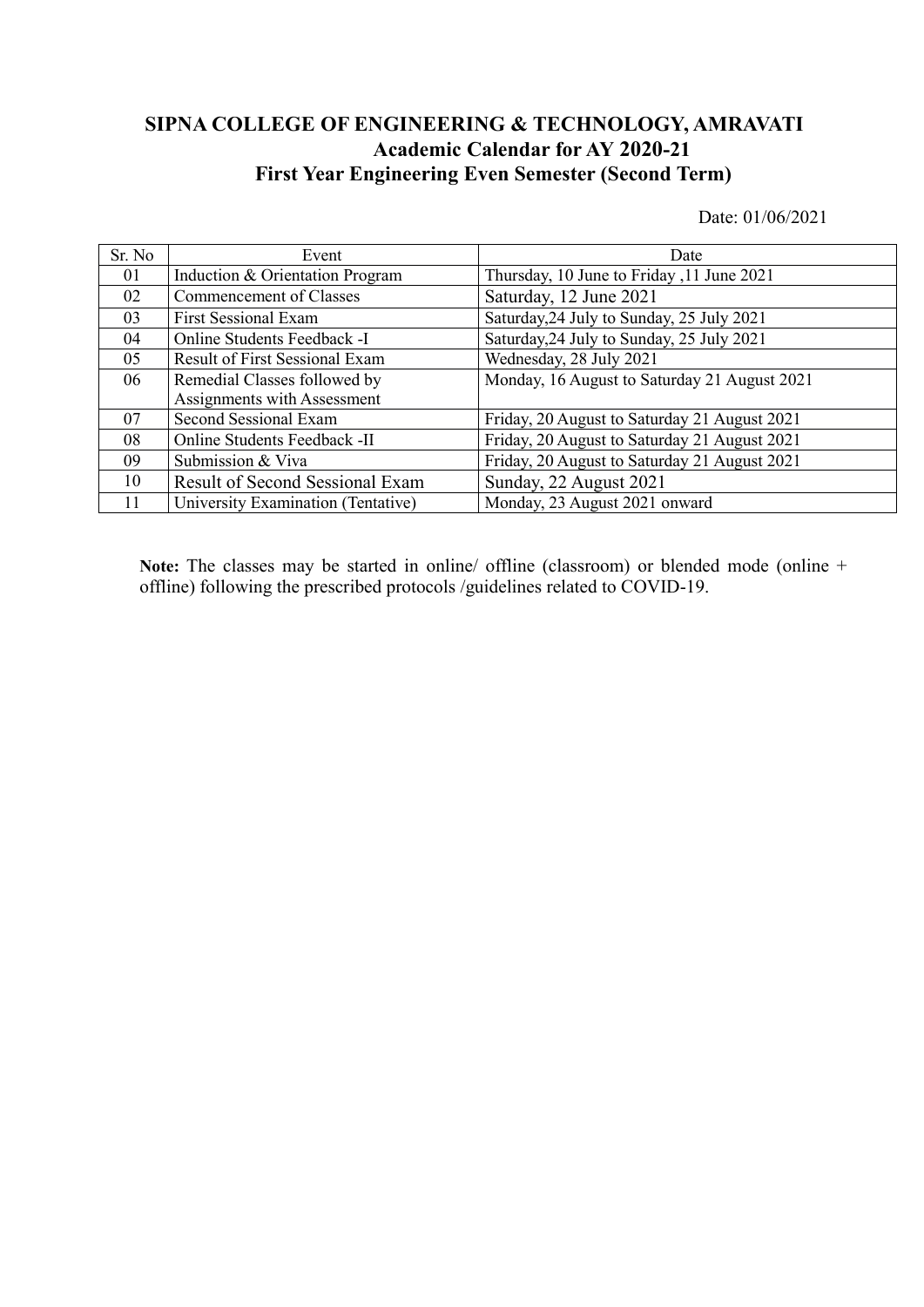## **SIPNA COLLEGE OF ENGINEERING & TECHNOLOGY, AMRAVATI**

### **M.E.Academic Calendar**

### **SecondYear**

# **Session 2020-21 (Even SEM)**

**Date:03/01/2021**

| Sr.No          | Event                                                          | <b>Date</b>                        |
|----------------|----------------------------------------------------------------|------------------------------------|
|                | <b>Commence of Session</b>                                     | Monday, 10th January 2021          |
| $\overline{a}$ | Republic Day                                                   | $26th$ January $2021$              |
| 3              | Second Year 3 <sup>rd</sup> Sem Seminars                       | Third week of February 2021.       |
| 4              | Internal Demonstrations of Second<br><b>Year Dissertations</b> | 1 <sup>st</sup> Week of April 2021 |
| 5              | Submission of Second Year<br><b>Dissertation to University</b> | 2 <sup>nd</sup> Week of May 2021   |
| 6              | University Examination of<br>Dissertations (tentative)         | July, 2021                         |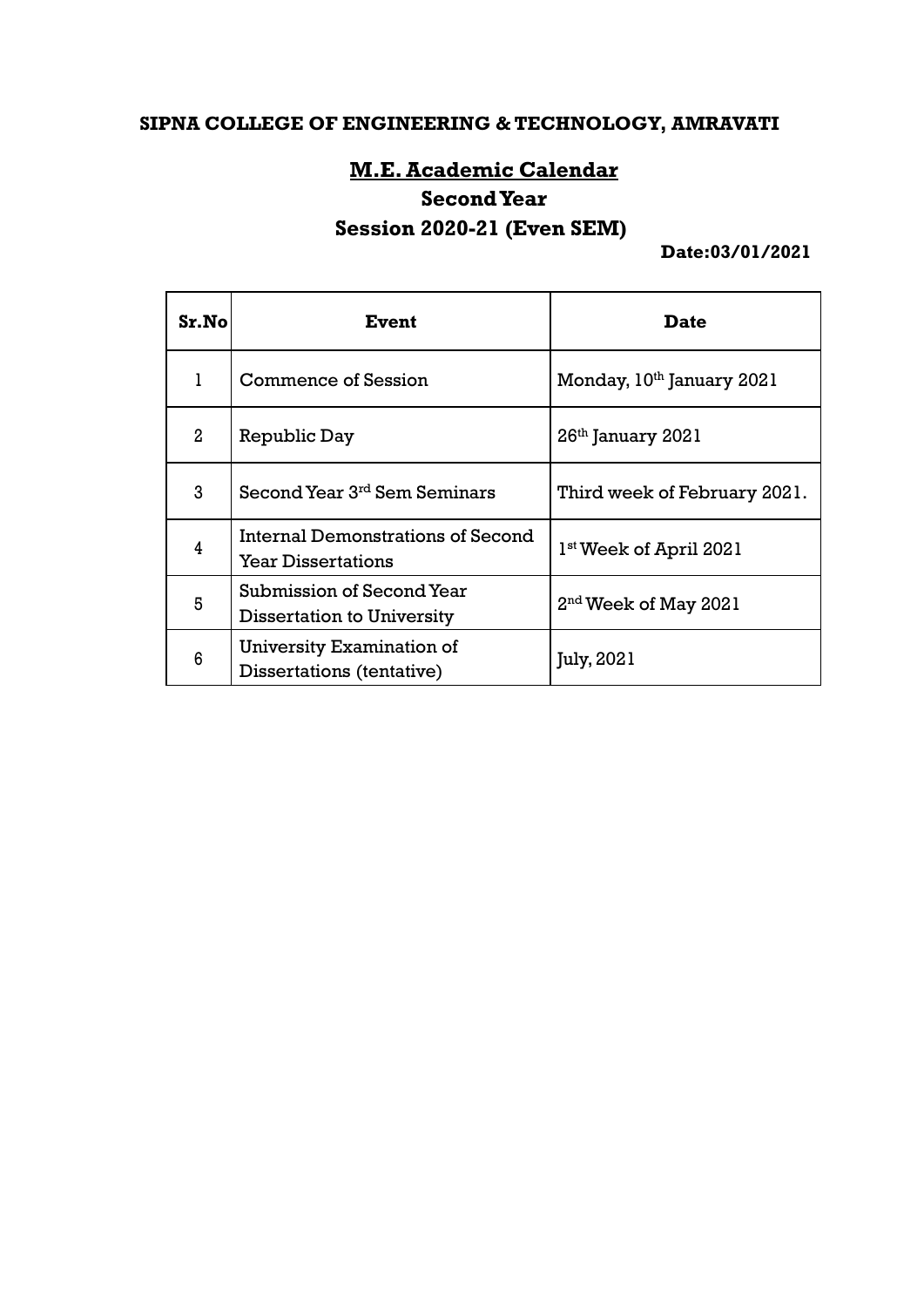## **SIPNA COLLEGE OF ENGINEERING & TECHNOLOGY, AMRAVATI**

# **M.E.Academic Calendar SecondYear M.E. Session 2020-21 (Odd SEM)**

#### **Date:04/08/2020**

| Sr.No.         | Event                                                              | <b>Date</b>                            |
|----------------|--------------------------------------------------------------------|----------------------------------------|
| 1              | <b>Commencement of Session</b>                                     | Monday, 10th August, 2020              |
| $\overline{a}$ | Independence Day                                                   | Thursday, 15 <sup>th</sup> August 2020 |
| 3              | <b>Registration (Admission Process)</b><br>for $2nd$ Year          | 3rd Week of August 2020                |
| 4              | Orientation Program for M.E. 2 <sup>nd</sup> Year<br>students      | 1 <sup>st</sup> Week of September 2020 |
| 5              | <b>Submission of Dissertation Synopsis</b><br><b>To University</b> | 1 <sup>st</sup> Week of November 2020  |
| 6              | Second Year 3rd Sem Seminars                                       | 2 <sup>nd</sup> Week of December 2020. |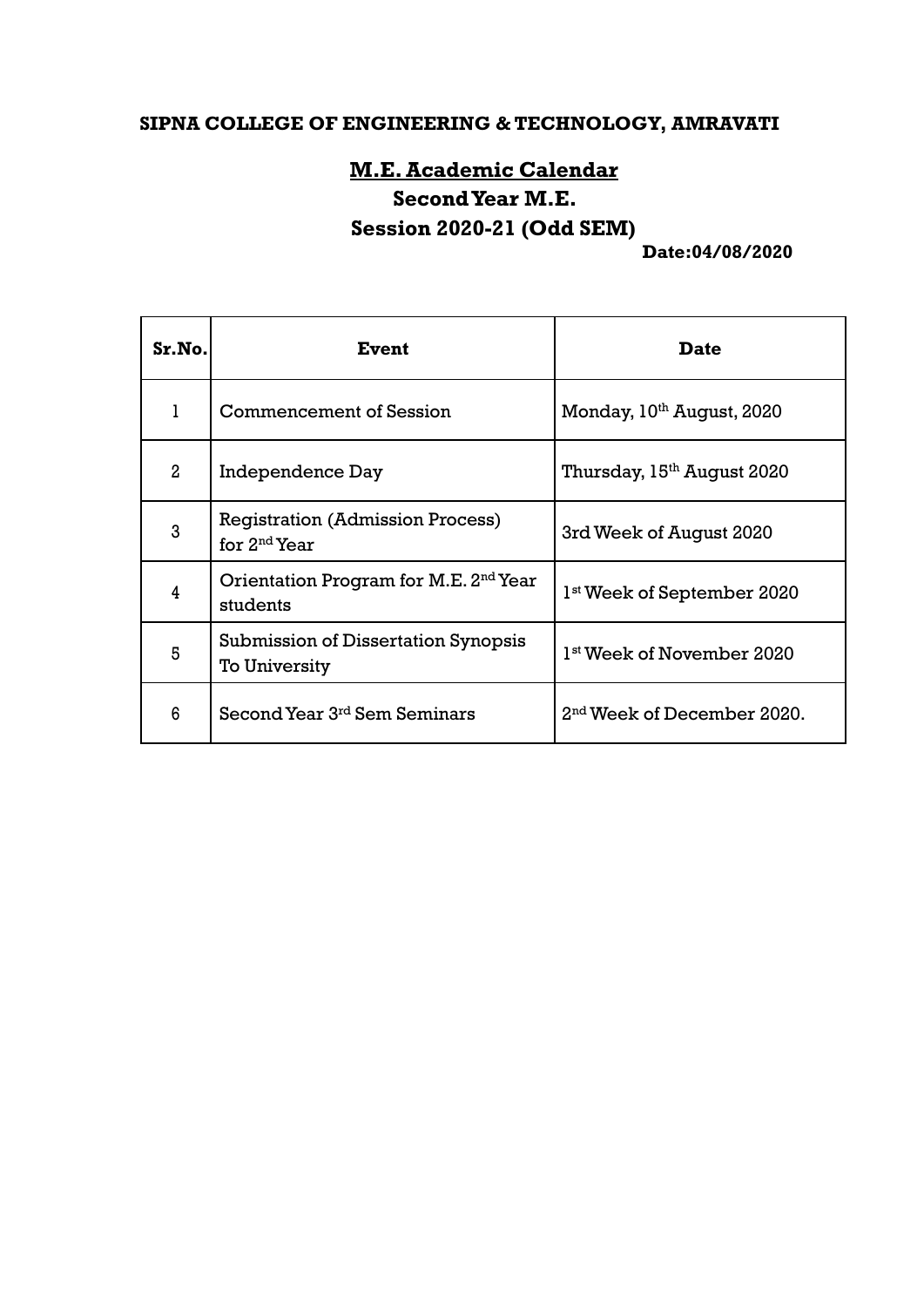### **SIPNA COLLEGE OF ENGINEERING & TECHNOLOGY, AMRAVATI Academic Calendar for AY 2020-21 MBA Odd Semester (First Term)**

Reference: SGBAU Gazette (Part-II) Notification No. 52/2020 Dated 31/07/2020

#### Date:01/08/2020

| <b>Commencement of Regular Classes:</b>        |                                   |
|------------------------------------------------|-----------------------------------|
| <b>MBA III SEMESTER</b>                        | 4 August 2020                     |
| <b>MBA I SEMESTER</b>                          |                                   |
| <b>Induction &amp; Orientation Programme</b>   | 1 August -10 August 2020          |
| <b>MBA III sem. PRDS Topic Finalisation</b>    | 10 September 2019                 |
| <b>Mangt. Event Business Plan Competition</b>  | First week of September           |
| <b>Teachers Day celebration</b>                | 5 Sept 2020                       |
| <b>Syllabus Review-I</b>                       | 20 Sept 2020                      |
| Class Test (Sessional) & Home Assignment No. I |                                   |
| <b>MBA III SEMESTER</b>                        | 15 October to 19 October 2020     |
| Online Student Feedback - I                    | 15 October to 19 October 2020     |
| <b>Result of First Sessional Examination</b>   | 22 Oct. 2020                      |
| <b>Project review I</b>                        | III <sup>rd</sup> Week of October |
| <b>First Term Vacation</b>                     | 9 Nov to 21 Nov 2020              |
| <b>Syllabus Review - II</b><br>MBA III Sem.:   | 7 Dec 2020                        |
| <b>Submission of Ist Progress Report(PRDS)</b> | 9 Dec 2020                        |
| Class Test & Home Assignment No. II            |                                   |
| <b>MBA III SEMESTER</b>                        | 10 Dec 2020 to 13 Dec 2020        |
| Online Student Feedback - II                   | 10 Dec 2020 to 13 Dec 2020        |
| <b>Result of Second Sessional Examination</b>  | 14 Dec 2020                       |
| <b>Remedial Classes</b>                        | 14 Dec 2020 to 21 Dec 2020        |
| Preparation of Winter examination              | 22 Dec 2020 to 26 Dec 2020        |
| First Term Vacation - II                       | 28 Dec 2020 to 9 January 2021     |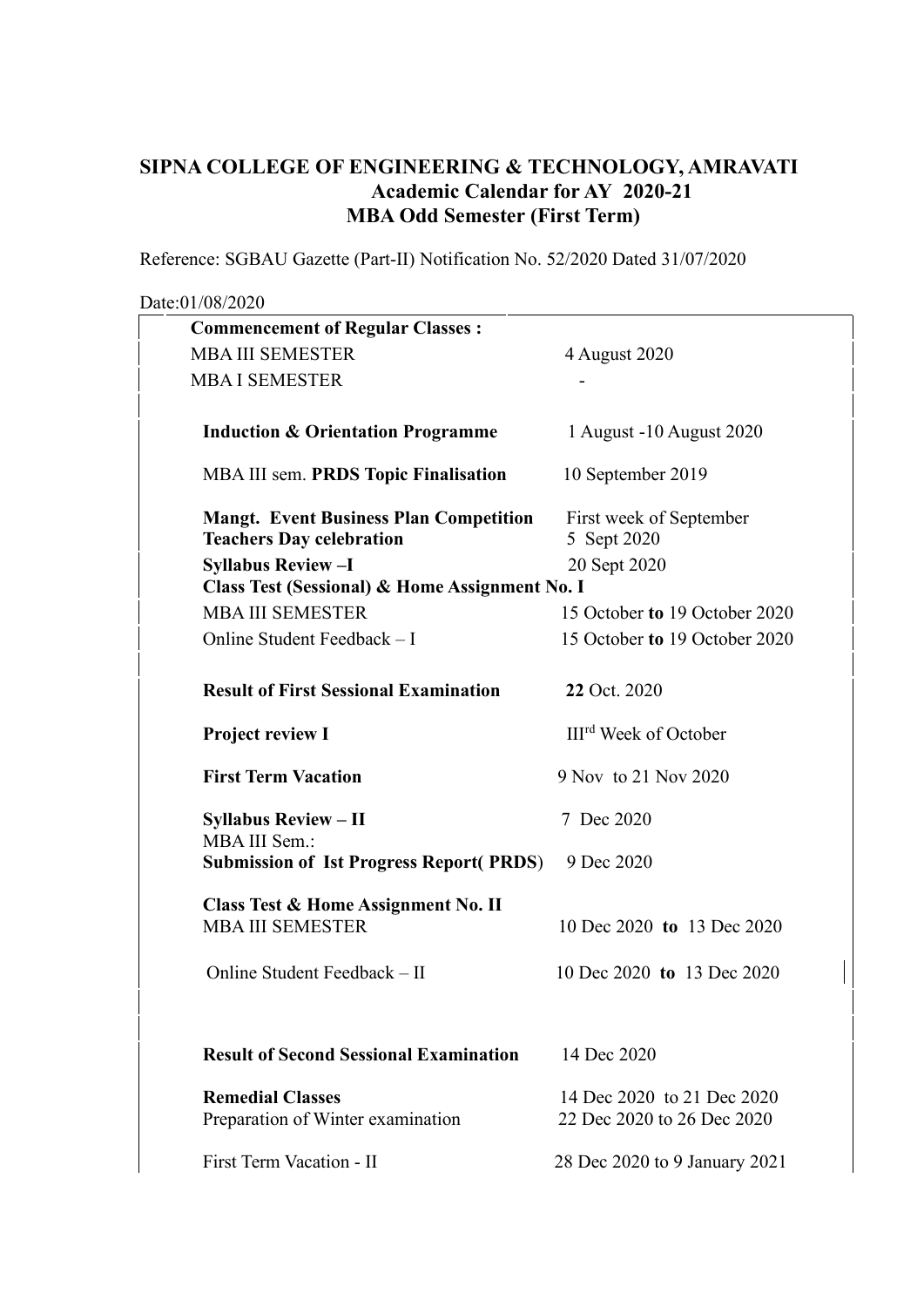**Commencement of University Examination ( Tentative)** December 2020 - January 2021

(Note: \* Subject to university examination schedule and notification)

**Commencement of Next Semester (Even) 11** January 2021